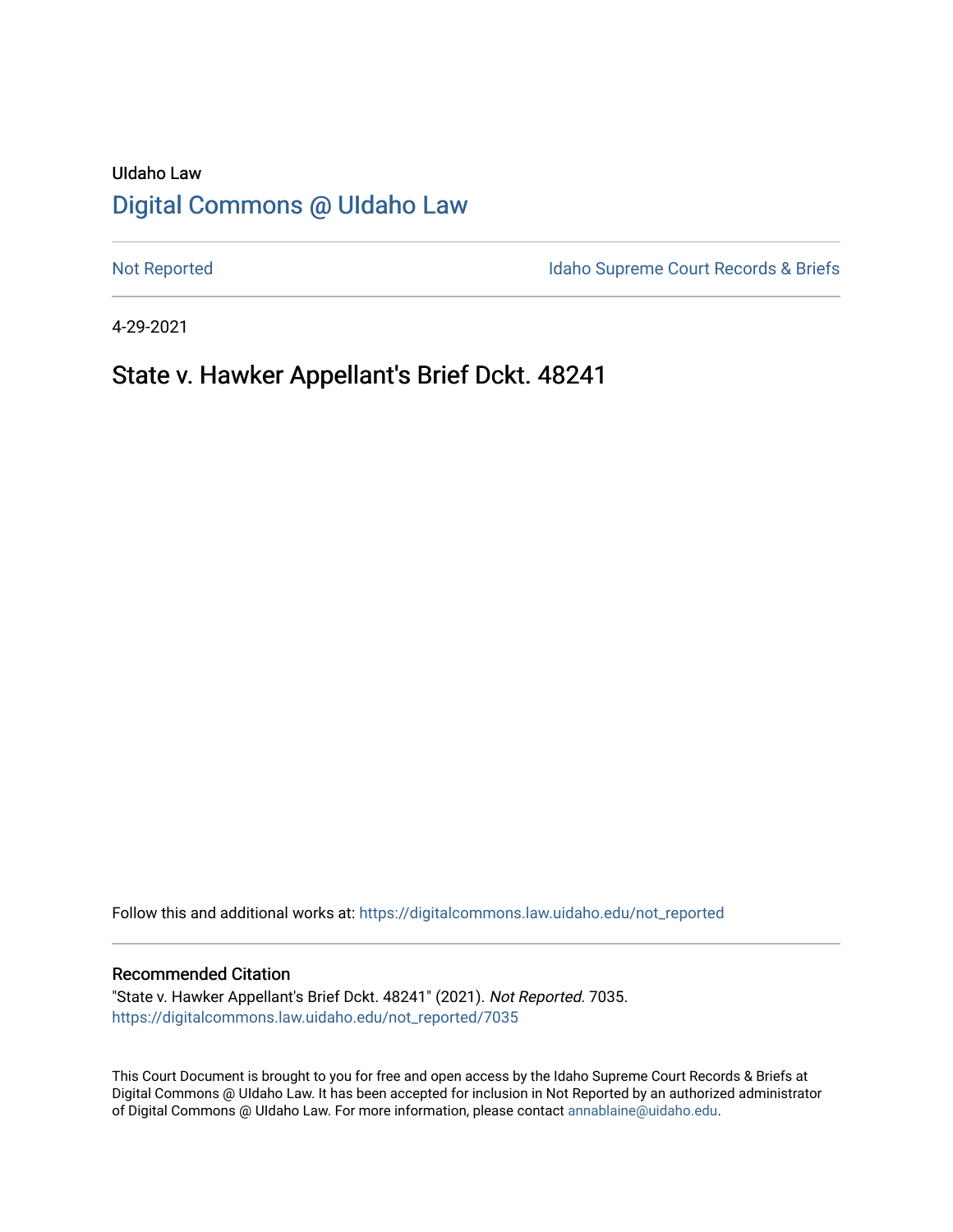Electronically Filed 4/29/2021 12:45 PM Idaho Supreme Court Melanie Gagnepain, Clerk of the Court By: Brad Thies, Deputy Clerk

ERIC D. FREDERICKSEN State Appellate Public Defender I.S.B. #6555

SALLY J. COOLEY Deputy State Appellate Public Defender I.S.B. #7353 322 E. Front Street, Suite 570 Boise, Idaho 83702 Phone: (208) 334-2712 Fax: (208) 334-2985 E-mail: documents@sapd.state.id.us

#### IN THE SUPREME COURT OF THE STATE OF IDAHO

| STATE OF IDAHO,       |                                |
|-----------------------|--------------------------------|
| Plaintiff-Respondent, | NO. 48241-2020                 |
| V.                    | IDAHO COUNTY NO. CR-2014-56791 |
| CORY LYNN HAWKER,     | <b>APPELLANT'S BRIEF</b>       |
| Defendant-Appellant.  |                                |
|                       |                                |

## STATEMENT OF THE CASE

## Nature of the Case

Pursuant to a plea agreement, Cory Hawker pled guilty to aggravated battery. He received a unified sentence of nine years, with three years fixed, and the court retained jurisdiction. After a period of retained jurisdiction, the court placed him on probation for five years. After a probation violation, the district court continued Mr. Hawker on probation. After another probation violation, the district court revoked Mr. Hawker's probation. On appeal, Mr. Hawker contends that the district court abused its discretion in revoking his probation.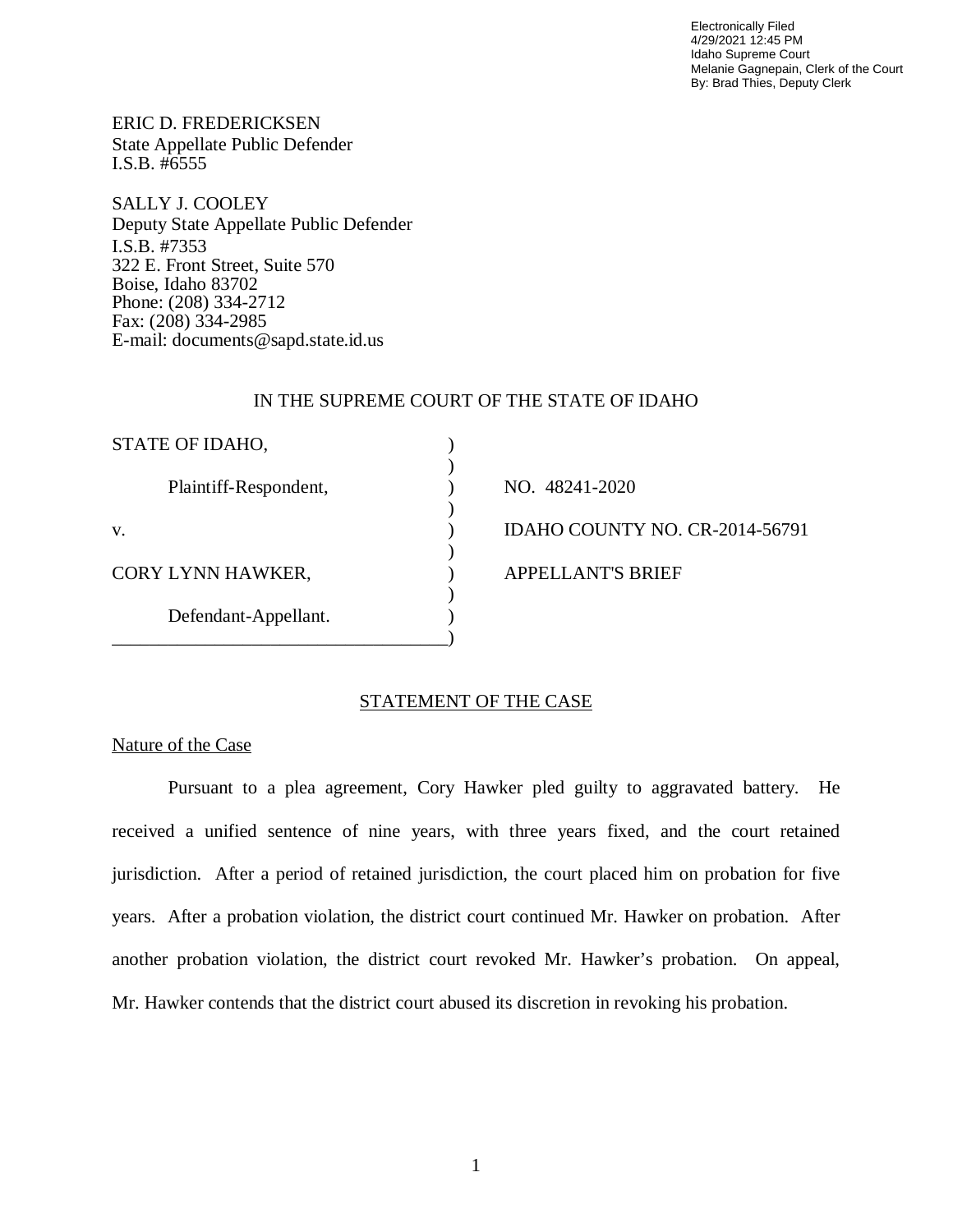## Statement of the Facts & Course of Proceedings

On the evening on March 16, 2014, a man contacted law enforcement regarding a battery from which the man suffered lacerations requiring stitches, and nasal fractures. (Presentence Investigation Report (*hereinafter*, PSI),<sup>[1](#page-2-0)</sup> p.3.) Law enforcement responded and arrested Cory Hawker, who had been identified as the assailant. (PSI, p.3.) Based on these facts, Mr. Hawker was charged with aggravated battery. (R., pp.36-37.) Pursuant to a plea agreement, Mr. Hawker pled guilty as charged.<sup>[2](#page-2-1)</sup> (R., pp.92-108.)

The district court sentenced Mr. Hawker to a unified term of nine years, with three years fixed, and retained jurisdiction. (R., pp.127-30.) After a period of retained jurisdiction, the district court placed Mr. Hawker on probation for five years. (R., pp.137-41.)

Approximately three years later, the State filed a petition for probation violation. (R., pp.166-72.) Mr. Hawker was alleged to have violated his probation by failing to pay his costs of supervision, being charged with malicious injury to property, and by using alcohol, marijuana, and a muscle relaxant. (R., p.169.) Mr. Hawker admitted to violating some of the terms and conditions of his probation. (R., p.184.) The district court sentenced Mr. Hawker to fifteen days in jail but placed him back on probation. (R., pp.184-88.) One year later, Mr. Hawker was ordered to serve two days of discretionary jail time for consuming alcohol and marijuana. (R., p.193.)

The following year, two months shy of the completion of his five-year probationary term, the State filed a report of probation violation alleging that Mr. Hawker was charged with battery

<span id="page-2-0"></span><sup>&</sup>lt;sup>1</sup> Appellant's use of the designation "PSI" includes the packet of documents grouped with the electronic copy of the PSI, and the page numbers cited shall refer to the corresponding page of the electronic file.

<span id="page-2-1"></span> $2$  The plea agreement also required Mr. Hawker to plead guilty to two counts of misdemeanor battery in Idaho County case number CR-2014-57293. (R., pp.93-94.)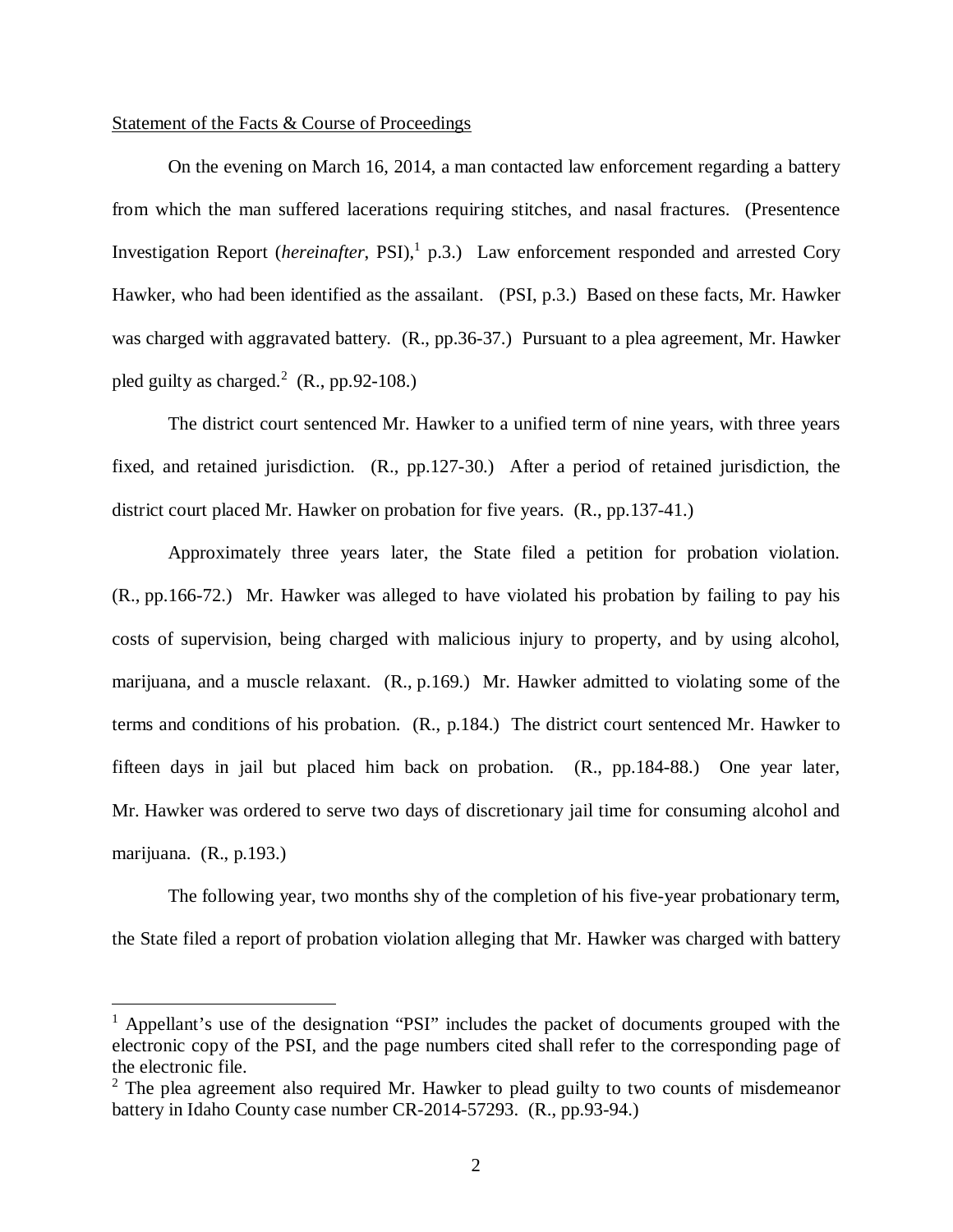with the intent to commit a serious felony, $3$  consumed an alcoholic beverage and marijuana, failed to meet with and call his probation officer, and failed to attend treatment. (R., pp.198- 217.)

Mr. Hawker admitted to violating some of the terms and conditions of his probation. (R., p.221.) After a hearing on violations 1, 2, 6, 8, and 9, Mr. Hawker was found to have violated additional terms and conditions of his probation. (7/6/20 Tr., p.7, Ls.6-8; R., pp.228- 31.) At the disposition hearing, the district court revoked Mr. Hawker's probation. (7/6/20 Tr., p.47, L.21 – p.48, L.7; R., pp.228-31.) Mr. Hawker filed a Notice of Appeal timely from the Order Revoking Probation. (R., pp.232-35.) Mr. Hawker contends that the district court abused its discretion by revoking his probation.

#### ISSUE

Did the district court abuse its discretion when it revoked Mr. Hawker's probation?

#### ARGUMENT

#### The District Court Abused Its Discretion When It Revoked Mr. Hawker's Probation

Mr. Hawker asserts that the district court abused its discretion when it revoked his probation and executed his original sentence of nine years, with three years fixed. He asserts that his probation violations did not justify revoking probation, especially in light of the goals of rehabilitation and the fact that the protection of society could be best served by his continued supervision under the probation department.

There are generally two questions that must be determined by the district court in addressing allegations of probation violations: first, the court must determine whether the

<span id="page-3-0"></span> $3$  Mr. Hawker was charged with aggravated battery and battery with intent to commit a serious felony in Idaho County case number CR25-20-812. (R., pp.201, 221.)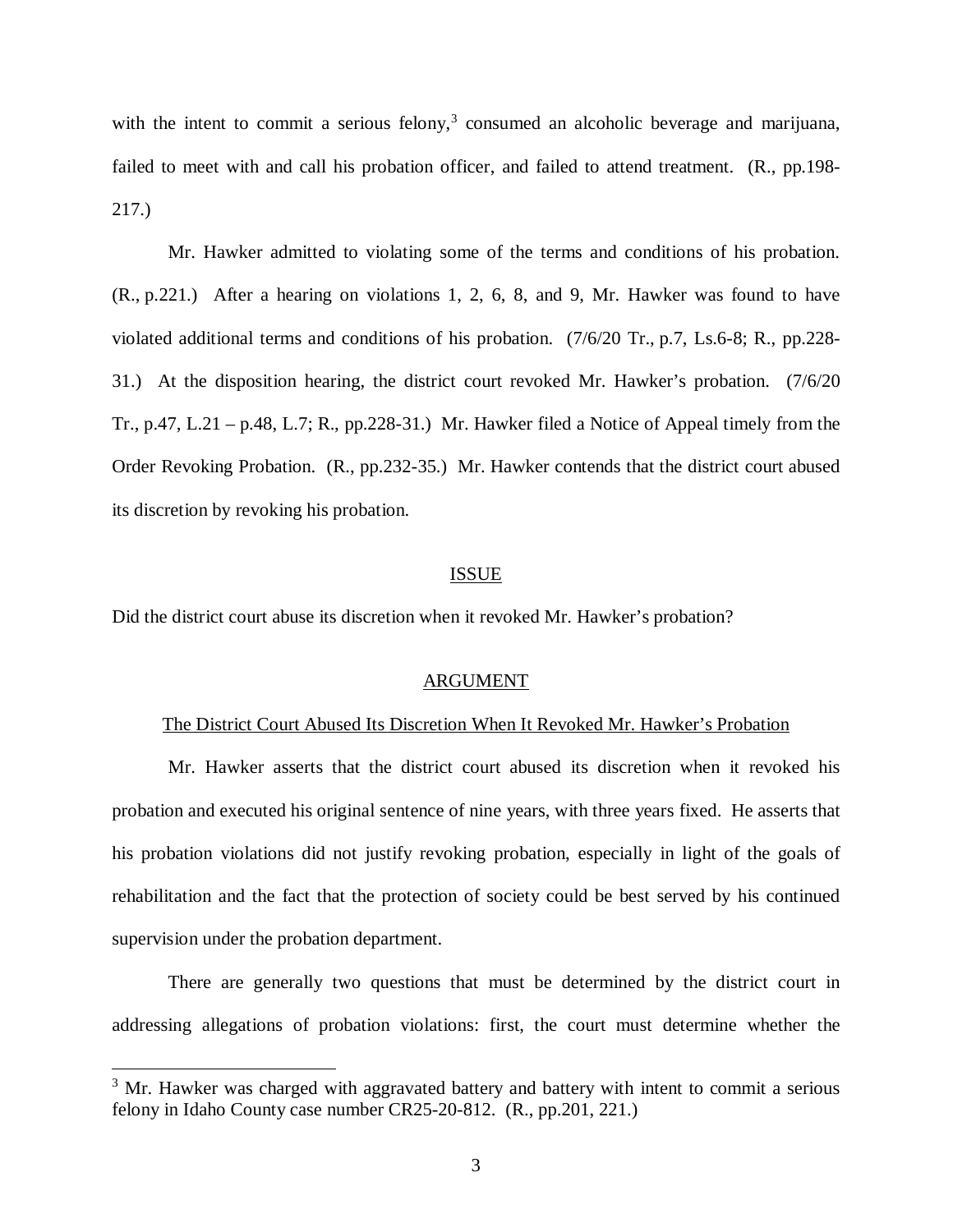defendant actually violated any terms and conditions of his probation; and second, if a violation has been found, the trial court must then decide the appropriate remedy for the violation. *State v. Sanchez*, 149 Idaho 102, 105 (2009). "The determination of whether a probation violation has been established is separate from the decision of what consequence, if any, to impose for the violation." *Id*. (quoting *State v. Thompson*, 140 Idaho 796, 799 (2004)). Once a probation violation has been found, the district court must determine whether it is of such seriousness as to warrant revoking probation. *State v. Chavez*, 134 Idaho 308, 312 (Ct. App. 2000). However, probation may not be revoked arbitrarily. *State v. Adams*, 115 Idaho 1053, 1055 (Ct. App. 1989). The district court must decide whether probation is achieving the goal of rehabilitation and whether probation is consistent with the protection of society. *State v. Leach,* 135 Idaho 525, 529 (Ct. App. 2001). If a knowing and intentional probation violation has been proved, a district court's decision to revoke probation will be reviewed for an abuse of discretion. I.C. § 20-222; *Leach*, 135 Idaho at 529.

In reviewing a trial court's decision for an abuse of discretion, the relevant inquiry regards four factors:

Whether the trial court: (1) correctly perceived the issue as one of discretion; (2) acted within the outer boundaries of its discretion; (3) acted consistently with the legal standards applicable to the specific choices available to it; and (4) reached its decision by the exercise of reason.

*Lunneborg v. My Fun Life*, 163 Idaho 856, 863 (2018).

Only if the trial court determines that alternatives to imprisonment are not adequate in a particular situation to meet the state's legitimate interest in punishment, deterrence, or the protection of society, may the court imprison a probationer who has made sufficient, genuine efforts to obey the terms of the probation order. *State v. Lafferty*, 125 Idaho 378, 382 (Ct. App.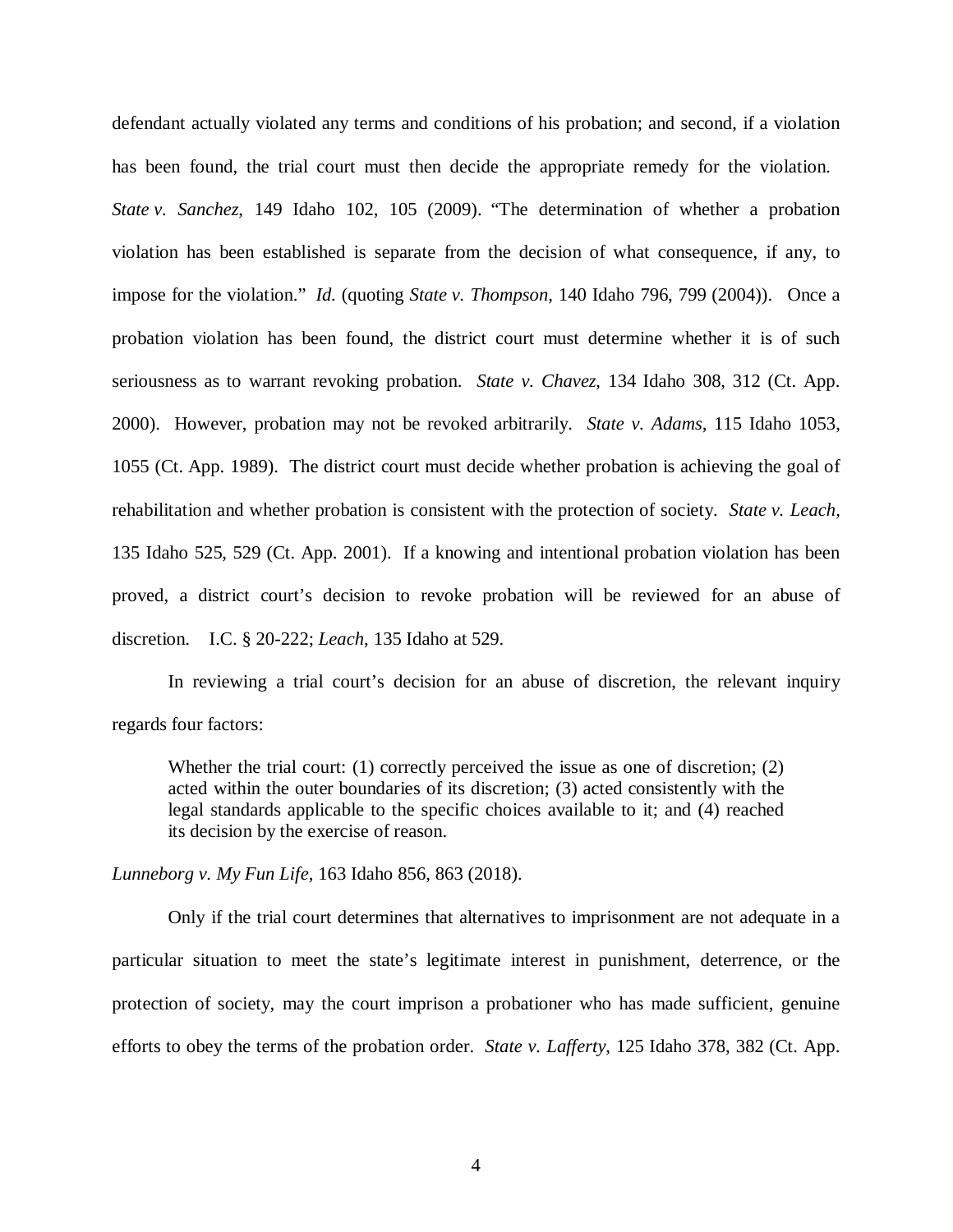1994)*.* Mr. Hawker asserts that the district court abused its discretion by failing to reach its decision to revoke his probation by the exercise of reason.

Here, Mr. Hawker showed good insight into his addiction/mental health issues and his criminal thinking.  $(7/20/21 \text{ Tr.}, p.43, L.14 - p.44, L.6)$  Mr. Hawker can be rehabilitated and be a productive member of society. Mr. Hawker asserts that the district court abused its discretion in finding that his probation violations justified revocation in light of his rehabilitative potential and his insight into the issues that initially brought him before the district court.

As he told the district court at his probation violation disposition hearing:

When it comes to accountability on this, Your Honor, my past, I am not perfect. I'm a lot different than what I used to be. I made mistakes, and I'm going to continue to make mistakes. I'm not perfect. I never will be. But I'll give it my best. What I've learned from all this, since I've had time to think about this, over the last year it has been pretty rough for me. Mental issues, friends dying, family dying, situation with my mother brought it all to light. I've had some time to think about the last 30 some odd days. I want to improve my mental health. I want to find the right medication to take. As my mental status changes as I get older, I've had nothing but good come from my probation officers. They've always been kind with me, supportive, and I appreciate that. The State has always been good to me, and I want to give back. I want to be a good person. I want to continue to stay a good person. I just need some help, sir, and that's all.

 $(7/6/20$  Tr., p.43, L.14 – p.44, L.6.) Mr. Hawker, through counsel, asked the court to consider placing him on a rider, and then sentencing him to a specialty court.  $(7/6/20 \text{ Tr}$ , p.34, L.20 – p.36, L.25.) Mr. Hawker last went on a rider over two years ago. (7/6/20 Tr., p.35, L.20 – p.36, L.4.) Additional treatment is needed to assist Mr. Hawker in maintaining his sobriety and managing his mental health conditions. (7/6/20 Tr., p.37, Ls.14-18; p.41, L.24 – p.42, L.2; p.43, L.19 – p.44, L.64.) Mr. Hawker asked the court for help managing his mental health conditions and demonstrated that he would have benefitted from being sentenced to a retained jurisdiction. (7/6/20 Tr., p.44, Ls.4-6.)